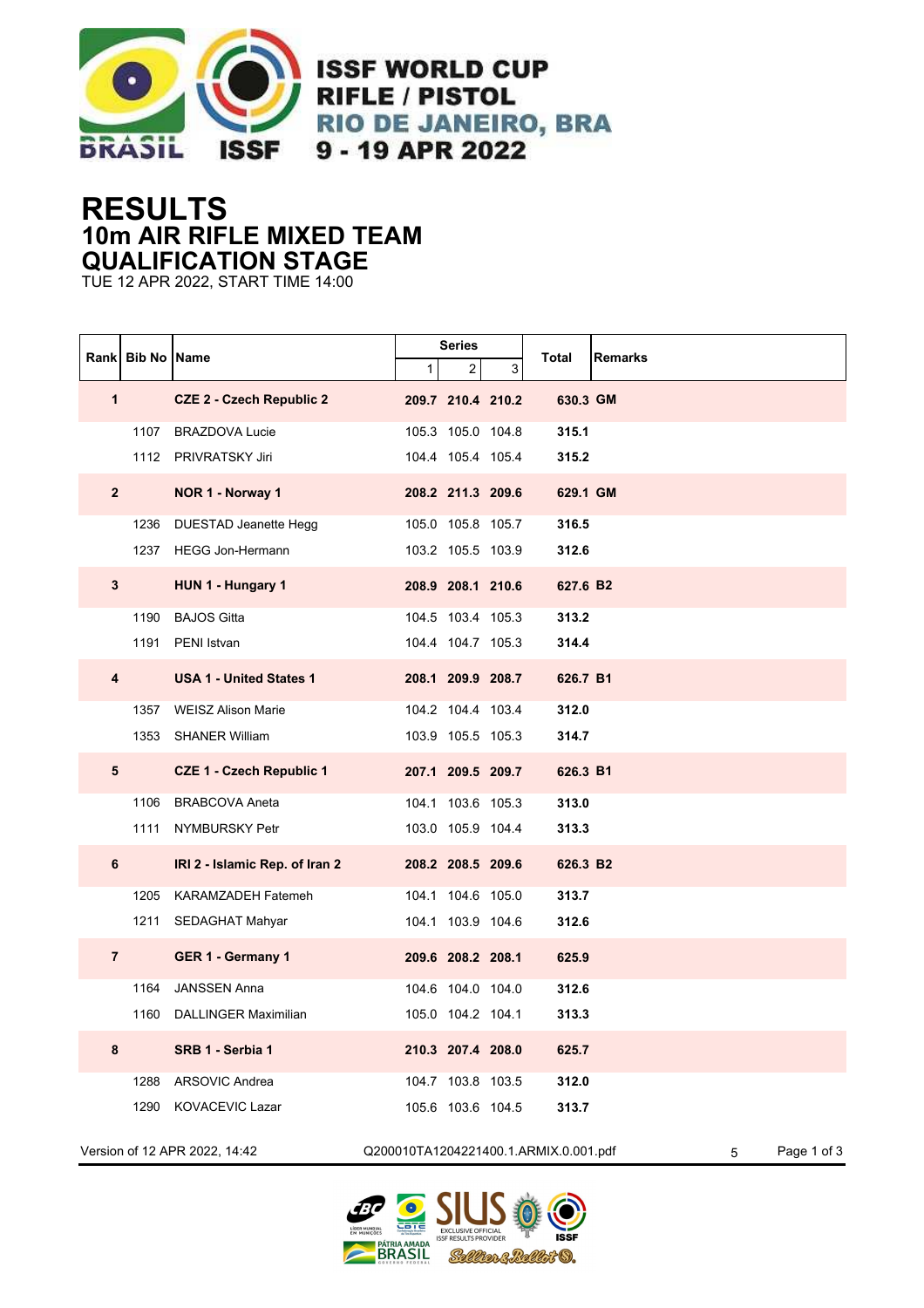|    | <b>Rank Bib No Name</b> |                                  | <b>Series</b> |                   | Total | <b>Remarks</b> |  |
|----|-------------------------|----------------------------------|---------------|-------------------|-------|----------------|--|
|    |                         |                                  | 1             | $\overline{2}$    | 3     |                |  |
| 9  |                         | <b>CRO - Croatia</b>             |               | 206.2 210.9 208.5 |       | 625.6          |  |
|    | 1098                    | <b>GUSTIN Valentina</b>          |               | 101.6 104.5 103.0 |       | 309.1          |  |
|    | 1099                    | <b>MARICIC Miran</b>             |               | 104.6 106.4 105.5 |       | 316.5          |  |
| 10 |                         | SUI 2 - Switzerland 2            |               | 208.0 208.5 207.6 |       | 624.1          |  |
|    | 1303                    | <b>LEONE Chiara</b>              |               | 103.6 105.4 101.9 |       | 310.9          |  |
|    |                         | 1304 LOCHBIHLER Jan              |               | 104.4 103.1 105.7 |       | 313.2          |  |
| 11 |                         | SUI 1 - Switzerland 1            |               | 208.1 206.4 209.3 |       | 623.8          |  |
|    | 1301                    | <b>CHRISTEN Nina</b>             |               | 104.6 101.6 105.4 |       | 311.6          |  |
|    |                         | 1302 DUERR Christoph             |               | 103.5 104.8 103.9 |       | 312.2          |  |
| 12 |                         | NOR 2 - Norway 2                 |               | 208.6 207.0 207.9 |       | 623.5          |  |
|    | 1240                    | <b>STENE Jenny</b>               |               | 104.8 103.4 105.1 |       | 313.3          |  |
|    |                         | 1238 LARSEN Henrik               |               | 103.8 103.6 102.8 |       | 310.2          |  |
| 13 |                         | <b>GER 2 - Germany 2</b>         |               | 207.5 207.0 208.9 |       | 623.4          |  |
|    | 1169                    | <b>MUELLER Lisa</b>              |               | 104.3 104.4 105.4 |       | 314.1          |  |
|    | 1166                    | <b>KOENDERS David</b>            |               | 103.2 102.6 103.5 |       | 309.3          |  |
| 14 |                         | IRI 1 - Islamic Rep. of Iran 1   |               | 207.3 208.5 207.3 |       | 623.1          |  |
|    | 1200                    | AMINI POZVEH Fatemeh             |               | 104.0 104.3 104.1 |       | 312.4          |  |
|    |                         | 1207 NEKOUNAM Amir Mohammad      |               | 103.3 104.2 103.2 |       | 310.7          |  |
| 15 |                         | SRB 2 - Serbia 2                 |               | 207.2 206.7 208.1 |       | 622.0          |  |
|    | 1295                    | <b>VUKOJEVIC Teodora</b>         |               | 103.7 103.3 104.4 |       | 311.4          |  |
|    |                         | 1292 SEBIC Milenko               |               | 103.5 103.4 103.7 |       | 310.6          |  |
| 16 |                         | <b>USA 2 - United States 2</b>   |               | 207.9 207.1 206.7 |       | 621.7          |  |
|    | 1356                    | <b>TUCKER Mary Carolynn</b>      |               | 103.1 103.0 102.5 |       | 308.6          |  |
|    | 1344                    | KOZENIESKY Lucas                 |               | 104.8 104.1 104.2 |       | 313.1          |  |
| 17 |                         | ARG 1 - Argentina 1              |               | 205.6 208.4 207.5 |       | 621.5          |  |
|    | 1001                    | <b>ANTORENA Salma Loana</b>      |               | 100.9 103.1 103.6 |       | 307.6          |  |
|    | 1004                    | <b>EBERHARDT Alexis Exequiel</b> |               | 104.7 105.3 103.9 |       | 313.9          |  |
| 18 |                         | HUN 2 - Hungary 2                |               | 206.4 206.7 207.0 |       | 620.1          |  |
|    | 1192                    | SZIJJ Katinka                    |               | 103.6 102.4 103.7 |       | 309.7          |  |
|    |                         | 1193 VAS Peter                   |               | 102.8 104.3 103.3 |       | 310.4          |  |
| 19 |                         | ARG 2 - Argentina 2              |               | 204.5 207.8 205.8 |       | 618.1          |  |
|    | 1011                    | RUSSO Fernanda                   |               | 99.7 103.3 101.2  |       | 304.2          |  |
|    | 1007                    | <b>GUTIERREZ Marcelo Julian</b>  |               | 104.8 104.5 104.6 |       | 313.9          |  |

Version of 12 APR 2022, 14:42 Q200010TA1204221400.1.ARMIX.0.001.pdf 5 Page 2 of 3